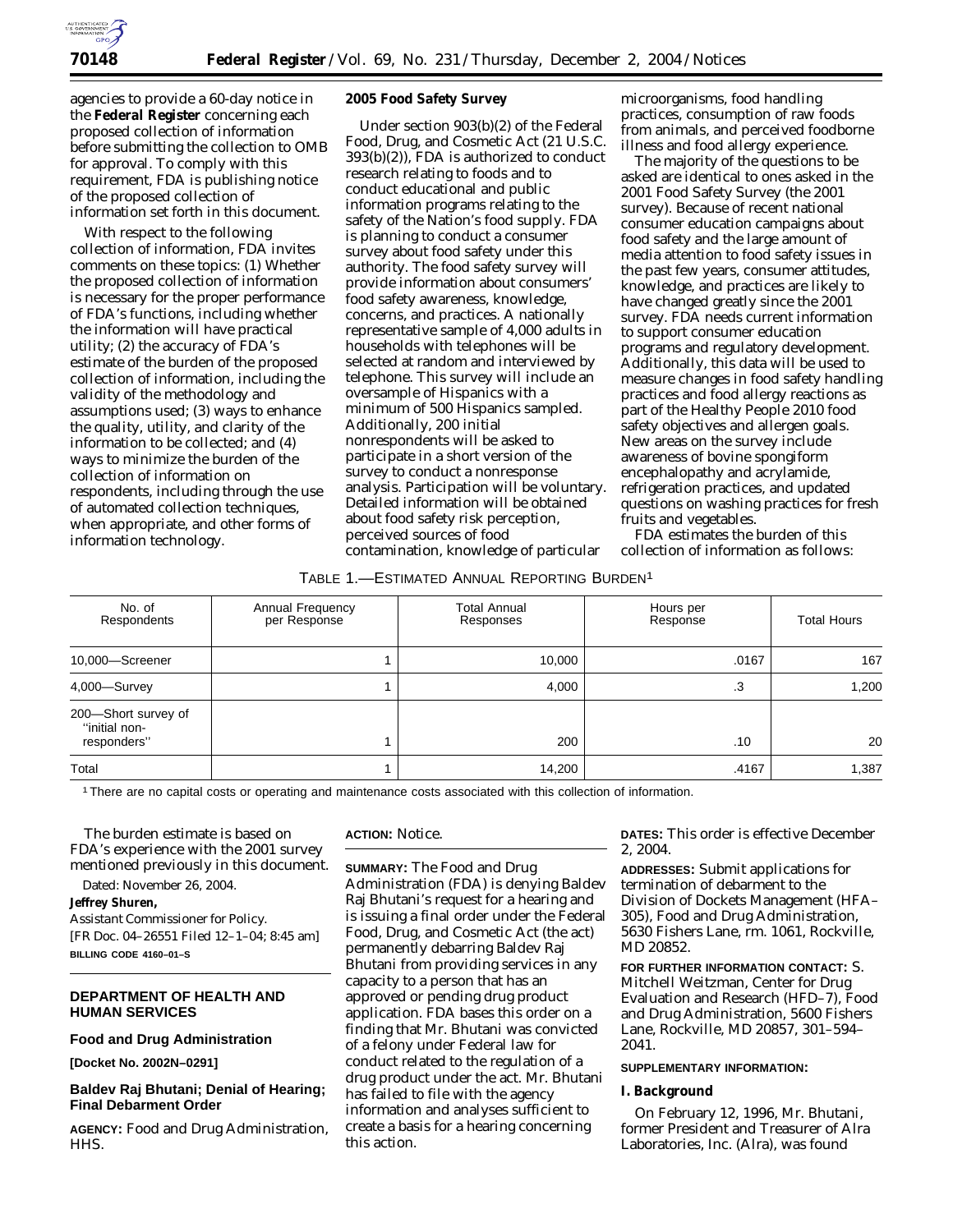guilty of one count of conspiracy, a Federal felony offense under 18 U.S.C. 371, and six other counts, also Federal felonies, related to violations under sections  $301(a)$ , (e), and (k) and  $303$  of the act (21 U.S.C. 331(a), (e), and (k) and 333(a)(2)). A new trial was ordered by the U.S. District Court for the Northern District of Illinois-Eastern Division on December 17, 1997. On April 28, 1999, the U.S. Court of Appeals for the Seventh Circuit reversed the District Court's ruling that Mr. Bhutani was entitled to a new trial and reinstated his convictions. On October 12, 1999, Mr. Bhutani pled guilty to one count of wire fraud, a Federal felony under 18 U.S.C. 1343. On February 15, 2000, Mr. Bhutani was adjudged guilty of all of these offenses and sentenced by the U.S. District Court for the Northern District of Illinois-Eastern Division. The U.S. Court of Appeals for the Seventh Circuit affirmed the District Court's denial of a motion for a new trial on September 12, 2001.

The basis for these convictions were Mr. Bhutani's violations of various sections of the act involving the drug products LACTULOSE Syrup and K+10 (potassium chloride extended-release tablets). Specifically, Mr. Bhutani, the President and Treasurer of Alra, was convicted of the following:

• Conspiracy (in violation of 18 U.S.C. 371) to commit the following offenses against the United States: (1) Manufacturing and introducing adulterated and misbranded generic drug products into interstate commerce (in violation of 21 U.S.C. 331(a)); (2) failing to establish and maintain records as required under the act (in violation of 21 U.S.C. 331(e)); (3) making false statements to FDA (in violation of 18 U.S.C. 1001); (4) obstructing the administration of law in proceedings pending before FDA (in violation of 18 U.S.C. 1505); and (5) obstructing proceedings before a Federal grand jury (in violation of 18 U.S.C. 1503).

• Adulterating the drug product LACTULOSE Syrup, United States Pharmacopeia (USP), lot 52–230–P, in violation of 21 U.S.C. 331(k), by including decomposed LACTULOSE raw material in the finished drug product, and by deviating from the approved manufacturing procedures by adding an undocumented substance, sodium hydroxide, to this drug product in an unapproved manner.

• Failing to establish and maintain records as required under the act (in violation of 21 U.S.C. 331(e)), specifically failing to establish and maintain accurate drug manufacturing batch production records for the drug product LACTULOSE Syrup, USP, lot

52–230–P, in that he failed to document the unauthorized addition of sodium hydroxide more than 2 years after the original manufacture of this lot.

• Introducing into interstate commerce, in violation of 21 U.S.C. 331(a), the drug product LACTULOSE Syrup, USP, lot 52–230–P, which (1) was not manufactured in accordance with current good manufacturing practice regulations and (2) contained an undocumented substance, sodium hydroxide.

• Adulterating the drug product LACTULOSE Syrup, USP, lot 92–558–P, by violating current good manufacturing practice regulations and by preparing and holding the drug product under unsanitary conditions whereby it may have been contaminated with filth (21 U.S.C. 331(k)). Specifically, Mr. Bhutani received the drug product's active raw material, LACTULOSE concentrate, in punctured drums and then directed Alra employees to inject hot glue into the punctures to plug the leaks, and to wrap self-adhesive duct tape over the punctures, and thereafter used this contaminated raw material in the manufacture of a finished drug product.

• Introducing into interstate commerce the drug product LACTULOSE, lot 92–558–P, which was adulterated in that it was not manufactured in accordance with current good manufacturing practice regulations, and it was prepared and held under unsanitary conditions whereby it may have been contaminated with filth, in violation of 21 U.S.C. 331(a). Alra then used this contaminated raw material in the manufacture of a finished drug product and shipped it in interstate commerce to customers.

• Adulterating the drug product K+10 by violating current good manufacturing practice regulations under 21 U.S.C. 331(k), by contaminating this drug product with metal shavings from a stainless steel pipe, and by preparing and holding the drug product under unsanitary conditions whereby it may have been contaminated with filth and rendered injurious to health. Specifically, Mr. Bhutani directed employees to make tablets from the drug product when he knew the granulation powder contained metal fragments from a stainless steel pipe.

As a result of Mr. Bhutani's convictions and because he was convicted of felonies that were clearly related to the regulation of a drug product under the act, FDA served him by certified letter on February 6, 2003, a proposal to permanently debar him from providing services in any capacity to a person that has an approved or

pending drug product application. The proposal also offered Mr. Bhutani an opportunity for a hearing on the proposal. FDA based the debarment proposal on a finding that Mr. Bhutani was convicted of a felony under Federal law for conduct relating to the regulation of Alra's drug products.

The certified letter informed Mr. Bhutani that his request for a hearing could not rest upon mere allegations or denials, but must present specific facts showing that there was a genuine and substantial issue of fact requiring a hearing. The letter also informed Mr. Bhutani that the only material issue of fact was whether he was convicted as alleged in the letter. Finally, the letter informed Mr. Bhutani that if it conclusively appeared from the face of the information and factual analyses in his request for a hearing that there was no genuine and substantial issue of fact that precluded the order of debarment, FDA would enter summary judgment against him and deny his request for a hearing.

In a letter dated January 30, 2003, 1 Mr. Bhutani requested a hearing on the proposal and attached supporting materials. In his request for a hearing, Mr. Bhutani acknowledges his convictions under Federal law as alleged by FDA. However, he disputes many of the facts and judicial decisions that formed the basis for his convictions.

We reviewed these materials, as well as supplementary submissions from Mr. Bhutani dated February 25, 2003, March 17, 2003, February 17, 2004, and November 12, 2004, and find that they do not create a basis for a hearing because hearings will be granted only if there is a genuine and substantial issue of fact. Hearings will be granted neither on issues of policy or law or on mere allegations, denials, or general descriptions of positions and contentions, nor on data and information insufficient to justify the factual determination urged. (See 21 CFR 12.24(b).)

The Associate Commissioner for Regulatory Affairs has considered Mr. Bhutani's arguments and concludes that they are unpersuasive and fail to raise

<sup>1</sup>Mr. Bhutani's response pre-dated his actual receipt of the certified letter. This was because service was initially attempted at his home instead of at the prison at which he was incarcerated. We presume that Mr. Bhutani was informed of this attempted service and preemptively submitted his request for a hearing. A second attempt at service at the prison facility at which he is incarcerated was successful. In any event, the delivery dates do not alter the nature of Mr. Bhutani's request for a hearing or our application of summary judgment in this matter.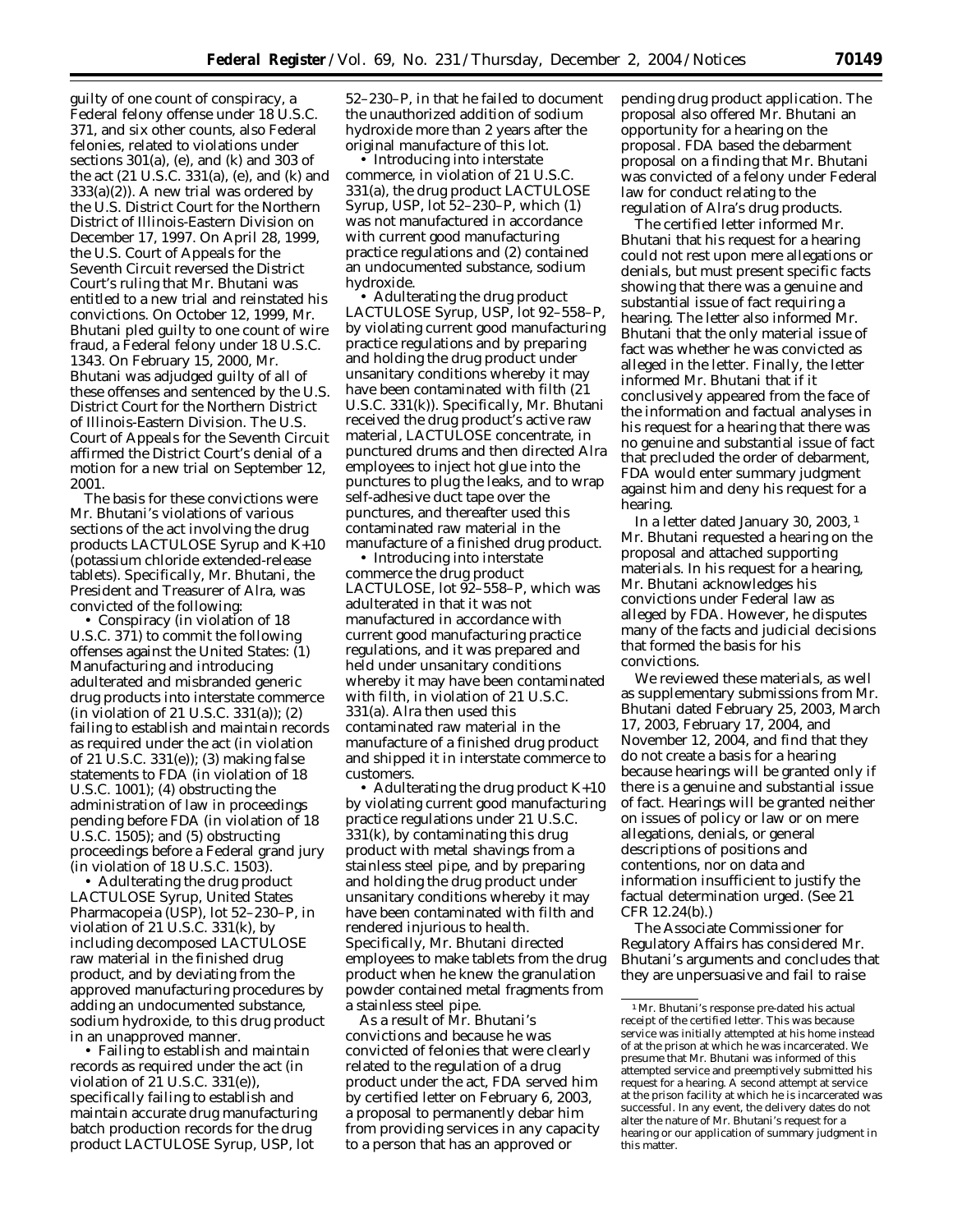a genuine and substantial issue of fact requiring a hearing.

### **II. Legal Arguments Raised by Mr. Bhutani**

Mr. Bhutani raised a number of legal arguments in support of his hearing request. These legal arguments are not relevant to the decision to grant a hearing because Mr. Bhutani has not raised a genuine and substantial issue of fact. A hearing will not be granted on issues of law. See 21 CFR 12.24(b)(1). Mr. Bhutani's legal arguments are discussed in the following paragraphs.

## *A. Materiality as an Element of ''Intent to Defraud''*

Mr. Bhutani contends that ''materiality'' as an element of ''intent to defraud'' was erroneously not given as a jury instruction, citing *U.S.* v. *Neder*, 527 U.S. 1 (1999). *Neder* held that when Congress used the term ''to defraud'' in the mail and wire fraud statutes, Congress incorporated the common law requirement of materiality as an element of the offense.

Mr. Bhutani maintains that the violations cited by the proposal to debar are not material and that there is no evidence that the acts underlying the violations affected the quality, strength, purity, or potency of the drug products under his control.

The act requires FDA to mandatorily debar an individual who has been convicted of certain Federal felonies. Thus, the only relevant factual issue here is whether Mr. Bhutani was, in fact, convicted of a Federal felony for conduct related to the regulation of a drug product, and not whether the acts underlying the violations are material. Accordingly, Mr. Bhutani's argument is without merit.

# *B. Ex Post Facto*

Mr. Bhutani maintains that in 1988, section 301(e) of the act did not specifically require batch documentation, as it does now, and therefore *ex post facto* principles apply. An *ex post facto* law is one that reaches back to punish acts that occurred before enactment of the law or that adds a new punishment to one that was in effect when the crime was committed. *Ex Parte Garland*, 4 Wall 333, 337, 18L. Ed 366 (1866); *Collins* v. *Youngblood*, 497 U.S. 37 (1990).

Mr. Bhutani's assertion regarding section 301(e) relates to the facts and findings underlying his conviction. These facts and findings are not relevant to this debarment proceeding. As stated previously in this document, the only relevant consideration under section 306(a)(2) of the act (21 U.S.C. 335a(a)(2))

is whether Mr. Bhutani was convicted of a felony under Federal law for conduct related to the regulation of a drug product under the act. Therefore, Mr. Bhutani's argument regarding section 301(e) and the Ex Post Facto Clause in connection with this debarment proceeding is without merit.

Mr. Bhutani also suggests that, in general, the Ex Post Facto Clause of the U.S. Constitution prohibits application of section  $306(a)(2)$  of the act  $(21 \text{ U.S.C.})$  $335a(a)(2)$  to him because this section was not in effect at the time of Mr. Bhutani's criminal conduct.

With the enactment of the Generic Drug Enforcement Act (GDEA) on May 13, 1992, Congress amended the act to include section 306(a)(2) of the act. Mr. Bhutani's implication that application of the mandatory debarment provisions of the act is prohibited by the Ex Post Facto Clause is unpersuasive. Because the intent behind debarment under section 306(a)(2) of the act is remedial rather than punitive, this section does not violate the Ex Post Facto Clause. The congressional intent with respect to actions under section 306(a)(2) of the act is clearly remedial. Congress created the GDEA in response to findings of fraud and corruption in the generic drug industry. Both the language of the GDEA itself and its legislative history reveal that the purpose of the debarment provisions set forth in the GDEA is ''to restore and ensure the integrity of the ANDA [abbreviated new drug application] approval process and to protect the public health.'' (See section 1, Public Law 102–282, the Generic Drug Enforcement Act of 1992.) This is a remedial rather than punitive goal. In *Bae* v. *Shalala*, 44 F. 3d 489 (7th Cir. 1995), the Seventh Circuit upheld FDA's debarment under the GDEA of the former president of a generic drug manufacturing firm, based on his antecedent conviction for providing an ''unlawful gratuity'' to an FDA official. Although Bae argued that his debarment was ''retroactive punishment'' in violation of the Ex Post Facto Clause of the U.S. Constitution, the Seventh Circuit found that Bae's debarment was remedial, not punitive, and therefore did not violate the Ex Post Facto Clause. (*Bae*, 44 F. 3d at 493, 495–96). The Seventh Circuit recognized that, to achieve its remedial goal of restoring consumer confidence in the generic drug industry, Congress appropriately determined that it could prohibit felons such as Bae from future activity in the industry. (*Id*. at 496.) (See also *DiCola* v. *FDA*, 77 F. 3d 504 (D.C. Cir. 1996 (debarment of a convicted felon did not violate Ex Post Facto Clause); *Manocchio* v. *Kusserow*, 961 F. 2d 1539,

1542 (11th Cir. 1992) (exclusion of physician from participation in Medicare programs because of criminal conviction is remedial, not punitive and therefore did not violate the Ex Post Facto Clause).)

The Supreme Court has long held that statutes that deny future privileges to convicted offenders because of their previous criminal activities to insure against corruption in specified areas do not impose penalties for past conduct and, therefore, do not violate the *ex post facto* prohibitions. (See, e.g., *Hawker* v. *New York*, 170 U.S. 189, 190 (1898) (physician barred from practicing medicine for a prior felony conviction); *De Veau* v. *Braisted*, 363 U.S. 144 (1960) (convicted felon's exclusion from employment as officer of waterfront union is not a violation of the Ex Post Facto Clause).) In *De Veau*, the court upheld a law that prohibited a convicted felon from employment as an officer in a waterfront union. The purpose of the law was to remedy the past corruption and to insure against future corruption in the waterfront unions. The court in *De Veau*, 363 U.S. at 160, stated:

The question in each case where unpleasant consequences are brought to bear upon an individual for prior conduct, is whether the legislative aim was to punish that individual for past activity, or whether the restriction of the individual comes about as a relevant incident to a regulation of a present situation, such as the proper qualifications for a profession \* \* \*.

As in *De Veau*, the legislative purpose of section 306(a)(2) of the act is to ensure that fraud and corruption are eliminated from the drug industry. The restrictions placed on individuals convicted of a felony under Federal law are not intended as punishment but are ''incident to a regulation of a present situation'' (*De Veau*, 363 U.S. at 160) and are necessary to remedy the past fraud and corruption in the industry. Because the intent of the GDEA is remedial rather than punitive, Mr. Bhutani's argument that the GDEA violates the Ex Post Facto Clause must fail.

### *C. Scope of Debarment Authority*

Mr. Bhutani asserts that the proposal to debar him and the debarment provisions themselves (section  $306(a)(2)(B)$  of the act) are too broad and not specific, so he is entitled to a hearing. This argument is without merit.

Neither the proposal to debar nor the act's debarment provisions, on which the proposal to debar was based, are broad or unspecific. The debarment proposal set forth expressly the conduct on which the proposal is based, the findings of FDA, the agency's proposed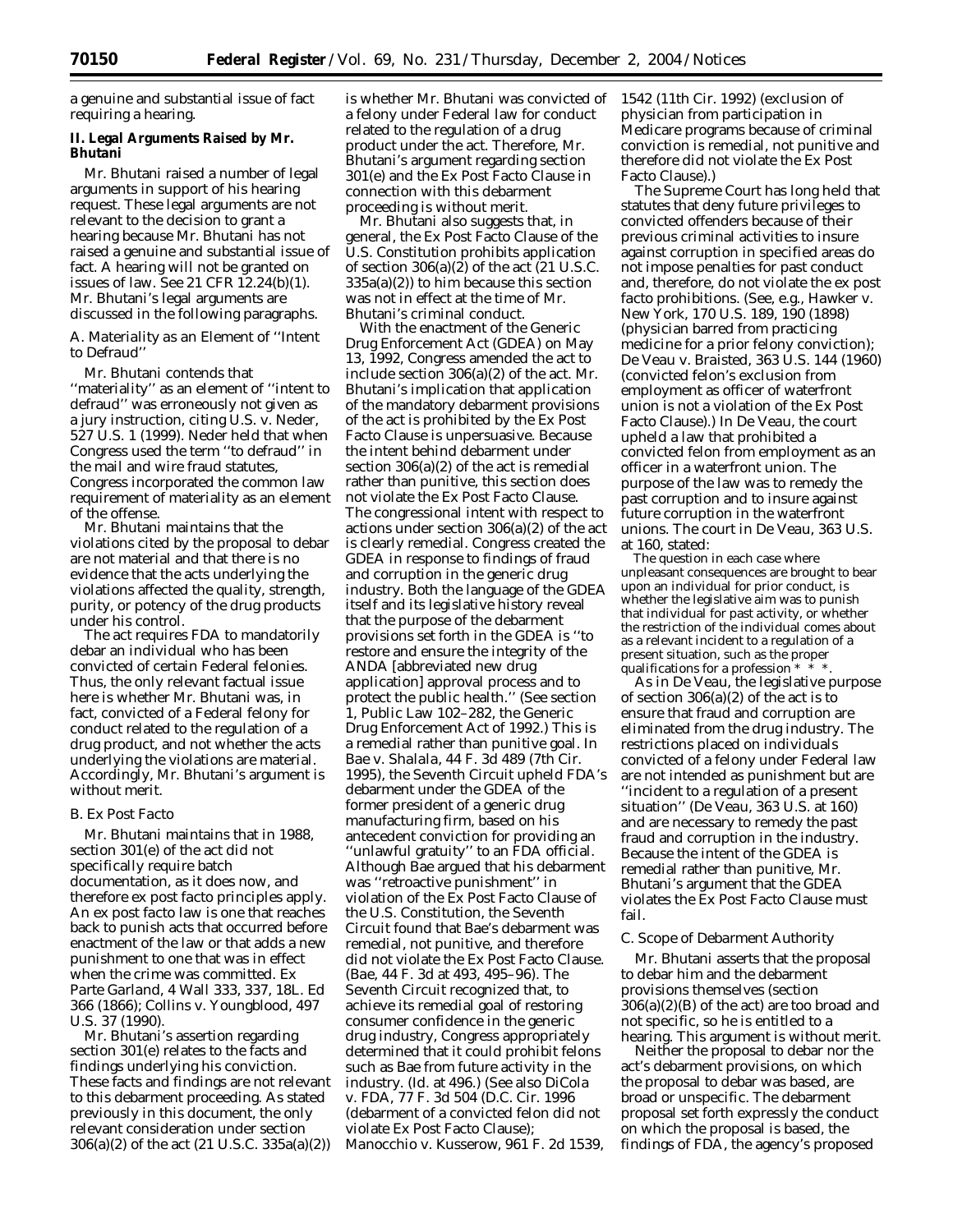action, and the procedure for requesting a hearing. Section  $306(a)(2)(B)$  of the act clearly mandates the debarment of an individual who has been convicted of a Federal felony for conduct relating to the regulation of any drug product. The act defines the conduct and felony conviction that lead to debarment. The period of debarment is also in section 306(c)(2) of the act, which states that the debarment is permanent.

In fact, the debarment provisions are narrowly drawn to accomplish the legitimate government purposes of ensuring the integrity of the drug regulatory process and protecting the public health. The debarment provisions further the compelling governmental interest of ''restor[ing] consumer confidence in generic drugs by eradicating the widespread corruption in the generic drug approval process.'' (*Bae* v. *Shalala*, 44 F. 3d 489, 493 (7th Cir. 1995).)

### *D. Double Jeopardy*

Mr. Bhutani asserts that as he has already been convicted and sentenced for his actions, further punishment in the form of a permanent debarment violates the Double Jeopardy Clause of the Fifth Amendment to the U.S. Constitution. The Double Jeopardy Clause states that no person shall ''be subject for the same offense to be twice put in jeopardy of life or limb.'' Mr. Bhutani relies on *U.S.* v. *Halper*, 490 U.S. 435 (1989), which held that a civil sanction can constitute a multiple punishment of the sort prohibited by the Double Jeopardy Clause, to argue that permanent debarment is not rationally related to any remedial purpose and is disproportionate to damages resulting from his violative acts.

Mr. Bhutani's arguments are unpersuasive. First, ''jeopardy'' cannot attach because the effect of section 306(a)(2) of the act is remedial, not punitive. As previously stated, the legislative goal of this section of the act is to restore and ensure the integrity of the drug approval process and to protect the public health by eradicating fraud and corruption from the drug industry. This is plainly a remedial rather than punitive goal.

Second, the Supreme Court in *Hudson* v. *United States*, 522 U.S. 93 (1997), in large part disavowed the method of analysis used in *Halper* to determine whether a sanction violates the Double Jeopardy Clause. The Court in *Hudson* stated that the Double Jeopardy Clause protects only against the imposition of multiple criminal punishments for the same offense in successive proceedings. (*Hudson*, 522 U.S. at 98–99). It does not prohibit the

imposition of any additional sanction that could, ''in common parlance,'' be described as punishment. (*Id*.) (Internal quotation marks and citations omitted).

The Court added that whether a particular punishment is considered criminal or civil is first a matter of statutory construction. (*Id*.) That is, a court first must ask whether the legislature, ''in establishing the penalizing mechanism, indicated either expressly or impliedly a preference for one label or the other.'' (*Id*. at 99 (quoting *United States* v. *Ward*, 448 U.S. 242, 248 (1980)).) Moreover, where the legislature has indicated an intention to establish a civil penalty, a court must inquire further whether the statutory scheme is ''so punitive either in purpose or effect'' as to ''transform what was clearly intended as a civil remedy into a criminal penalty.'' (*Id*. at 99 (quoting *Rex Trailer Co*. v.*United States*, 350 U.S. 148, 154 (1956)).)

The debarment of Mr. Bhutani is not a criminal penalty under *Hudson*. In enacting the GDEA, Congress clearly intended that debarment serve as a civil penalty. In *Hudson*, the Court found ''it significant that the authority to issue debarment orders is conferred [by statute] upon the 'appropriate Federal banking agencies','' holding ''[t]hat such [debarment] authority was conferred upon administrative agencies is prima facie evidence that Congress intended to provide for a civil sanction.'' (*Id*. at 103 (citations omitted).)

The GDEA explicitly provides FDA with the authority to permanently debar individuals convicted of certain felonies, such as Mr. Bhutani, from ''providing services in any capacity to a person that has an approved or pending drug product application'' (section 306(a)(2) of the act). Thus, under *Hudson*, the terms of the GDEA are prima facie evidence that Congress intended the debarment provisions to be civil in nature.

Under the second prong of *Hudson*, the debarment authorized by the GDEA is not so punitive either in purpose or effect as to transform this civil remedy into a criminal penalty. In *Hudson*, the Court considered whether a permanent debarment sanction prohibiting participation in any banking activities had such a punitive purpose or effect. The Court concluded that there was no evidence to establish that the debarment sanction at issue was ''so punitive in form and effect as to render [it] criminal despite Congress' intent to the contrary.'' (*Hudson* v. *United States*, 522 U.S. at 104 (quoting *United States* v. *Ursery*, 518 U.S. 267, 290 (1996)).) The Court in *Hudson* relied on the analysis of *Kennedy* v. *Mendoza-* *Martinez*, 372 U.S. 144, 168–169 (1963), in reaching this holding.

The *Hudson* court further noted that debarment proceedings have not historically been viewed as punishment. (*Hudson*, 552 U.S. at 104). The Court found that ''the [debarment] sanctions imposed do not involve an 'affirmative disability or restraint, ' as that term is normally understood.'' (*Id.* (quoting *Flemming* v. *Nestor*, 363 U.S. 603, 617 (1960)).) The Court also found that the debarment sanction in the banking statute at issue in the *Hudson* case does not ''come into play 'only ' on a finding of scienter,'' because willfulness is not a prerequisite to the imposition of the debarment sanction. (*Id*. (quoting *Kennedy*, 372 U.S. at 169).) Likewise, the GDEA does not require a finding of willfulness as a prerequisite to imposing debarment. In addition, the Court explained that the fact that the conduct for which the debarment is imposed may also be criminal is insufficient to render the debarment sanctions criminally punitive. (*Id*.) Finally, and significantly, the Court explained that the general deterrence of the conduct at issue resulting from an individual debarment is insufficient to render the debarment criminal. (*Id*.) These factors apply as much to debarment under the GDEA.

Furthermore, the GDEA's permanent prohibition on services in any capacity to a person with an approved or pending drug product application is not excessive in relation to the statute's remedial purpose. The Supreme Court has upheld similar statutes which, for remedial purposes, impose permanent prohibitions. (See *Hudson* v.*United States*, 522 U.S. 93 (1997); *Hawker* v. *New York*, 170 U.S. 189, 190 (1898); *De Veau* v. *Braisted*, 363 U.S. 144 (1960).)

The preclusion of Mr. Bhutani from providing any type of service to holders of pending or approved drug product applications is not excessive in relation to the remedial goals of the GDEA. The D.C. Circuit has held that the GDEA's prohibition on services in any capacity serves the statute's remedial purpose. (*FDA* v. *DiCola*, 77 F. 3d 504 (D.C. Cir. 1996).) Congress prohibited all services to avoid the serious administrative difficulties involved in distinguishing between those positions clearly related to drug regulation and those not clearly related. (*Id.* at 507; see also *Siegel* v. *Lyng*, 851 F. 2d 412, 416 (D.C. Cir. 1988).) Furthermore, the GDEA's prohibition ensures that the purposes underlying the debarment provisions are not circumvented or undermined. (*DiCola*, 77 F. 3d at 507; see also *Farley and Calfee, Inc*. v. *USDA*, 941 F. 2d 964, 968 (9th Cir. 1991).) Finally, as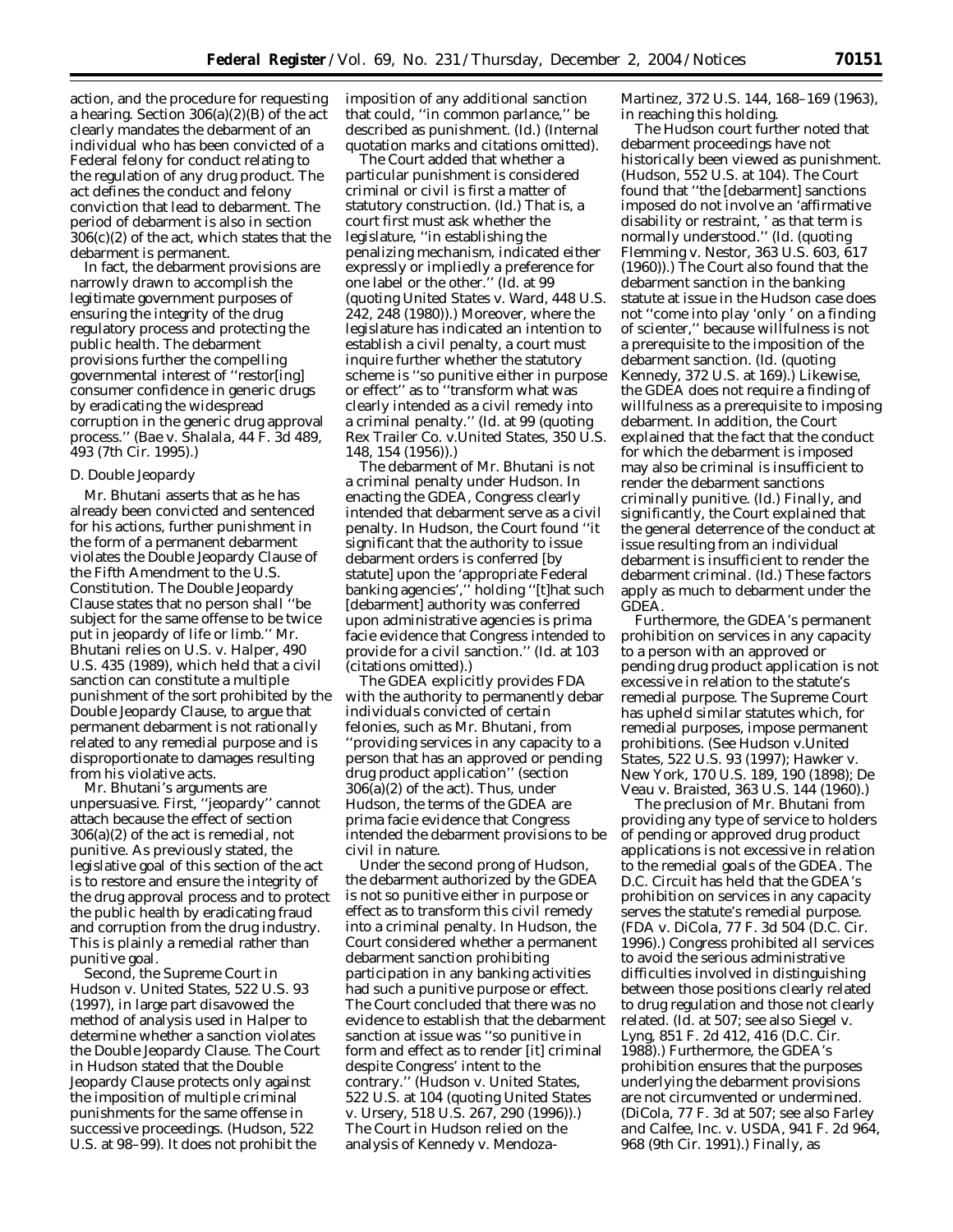previously noted, the Supreme Court in *Hudson* upheld a similar statute that, for remedial purposes, imposes a prohibition on participation in any banking activity. (See also *DiCola*, 77 F. 3d at 506–507 (debarment of a convicted felon does not violate the Double Jeopardy Clause); *Manocchio* v. *Kusserow*, 961 F. 2d 1539, 1542 (11th Cir. 1992) (exclusion of a physician from the Medicaid program because of a criminal conviction does not violate the Double Jeopardy Clause).)

Under *Hudson*, debarment under the GDEA is not so punitive either in purpose or effect as to render the penalty criminal. Thus, Mr. Bhutani's argument that debarment under the GDEA violates the Double Jeopardy Clause is unpersuasive.

# *E. Waiver of Further Remedial, Civil, or Criminal Actions*

Mr. Bhutani maintains that FDA is estopped from seeking to debar him because the agency waived additional remedial, civil, or criminal actions against him by entering into ''agreements'' with him concerning his cooperation in bringing Alra's operations in compliance with FDA regulations. Mr. Bhutani also asserts that the proposal to debar is punitive rather than remedial. These arguments are also unpersuasive.

As discussed in section II.D of this document, a debarment is a remedial, not punitive, action. Furthermore, Mr. Bhutani's argument that FDA is estopped from pursuing further administrative action by virtue of prior ''agreements'' is unpersuasive. Mr. Bhutani cites no legal authority, and we are unaware of any such authority, that would bar FDA from pursuing this appropriate remedial action as mandated by the GDEA.

# *F. ''Clean Hands'' Doctrine*

Mr. Bhutani maintains that he and Alra entered into two agreements (a consent agreement and a voluntary agreement) with FDA that he and Alra complied with and that FDA was satisfied with. He asserts that under Congressional pressure, FDA initiated a seizure action and a criminal proceeding against Alra. Mr. Bhutani contends that FDA has acted in bad faith and, under the ''clean hands'' doctrine, should not be allowed to seek additional remedies and relief. This argument is also without merit.

Under the ''clean hands'' doctrine, a party seeking a judgment is not entitled to relief in equity if the person has done anything unfair or illegal in relation to the subject of the lawsuit. *Precision Instrument Mfg. Co.* v. *Automotive* 

*Maintenance Machinery Co.*, 324 U.S. 806, 814 (1945). FDA has not acted in bad faith with respect to any agreements with Mr. Bhutani or Alra. Furthermore, FDA is not seeking any judgment or relief in equity against Mr. Bhutani. FDA is applying to Mr. Bhutani the statutory requirement regarding mandatory debarment of individuals convicted of a felony under Federal law for conduct related to the regulation of a drug product under the act. Therefore, Mr. Bhutani's argument regarding the ''clean hands'' doctrine is without merit.

### *G. Estoppel by Laches*

Mr. Bhutani maintains that FDA is estopped from taking this regulatory action due to an ''unreasonable amount of time that has elapsed.'' He cites *Costello* v. *U.S.*, 365 U.S. 265 (1961), in support of his contention. *Costello* involved an individual whose U.S. naturalization was revoked 27 years after his application. The *Costello* case is not in any way relevant or analogous to the circumstances at issue here, but even if it were, the Court's holding that the petitioner's rights were not violated by a 27-year delay in initiating citizenship revocation undermines, as opposed to supports, Mr. Bhutani's argument. The Court cited, as is the case here, the availability of accurate records and documents attesting to the petitioner's misdeeds (*Id*. at 282–283).

FDA initiated administrative action to debar Mr. Bhutani in a timely fashion. Section 306(l)(2) of the act provides a 5 year window from the date of conviction for the agency to initiate the debarment process. Mr. Bhutani's conviction was reinstated on April 29, 1999. The agency issued a proposal to debar on February 6, 2003, within the 5 year statutory window. Therefore, Mr. Bhutani's assertion is unpersuasive.

#### *H. Other Arguments*

Finally, Mr. Bhutani argues that FDA must consider a number of factors in this debarment proceeding, including the nature and seriousness of the offense; management participation in the offense; voluntary steps taken to minimize the impact of the offense on the public; changes in ownership, management, or operations that have corrected the cause of the offense and decreased the likelihood of a recurrence; evidence that current production of drugs subject to abbreviated drug applications and all pending abbreviated drug applications are free of fraud or material false statements; and prior convictions. Again, the only relevant fact under section 306(a)(2) of the act is whether Mr. Bhutani was convicted of a felony under Federal law

for conduct related to the regulation of a drug product. Therefore, Mr. Bhutani's argument that FDA must consider other factors is without merit.

### **III. Denial of Hearing**

In his requests for a hearing, Mr. Bhutani does not present any information showing there is a genuine and substantial issue of fact requiring a hearing. Mr. Bhutani does not dispute that he pled guilty to one count of wire fraud and that he was found guilty of seven other counts, all felonies under Federal law. Nor does he dispute that he was convicted of felonies that were clearly related to the regulation of a drug product under the act. The facts underlying Mr. Bhutani's convictions have been established by his convictions and, therefore, are not at issue. Thus, FDA finds that Mr. Bhutani has failed to identify any genuine and substantial issue of fact requiring a hearing. In addition, Mr. Bhutani's legal arguments do not create a basis for a hearing and, in any event, are unpersuasive. Accordingly, FDA denies Mr. Bhutani's request for a hearing.

### **IV. Findings and Order**

Therefore, the Associate Commissioner for Regulatory Affairs, under section 306(a) of the act and under authority delegated to him, finds that Mr. Baldev Bhutani has been convicted of a felony under Federal law for conduct relating to the regulation of a drug product under the act (Section  $306(a)(2)(B)$  of the act).

As a result of the foregoing findings, Mr. Baldev Raj Bhutani is permanently debarred from providing services in any capacity to a person with an approved or pending drug product application under sections 505, 512, or 802 of the act (21 U.S.C. 355, 360b, or 382), or under section 351 of the Public Health Service Act (42 U.S.C. 262), effective (see **DATES**) (sections  $306(c)(1)(B)$  and  $(c)(2)(A)(iii)$  and 201 $(dd)$  of the act  $(21)$ U.S.C. 321(dd))). Any person with an approved or pending drug product application who knowingly uses the services of Mr. Bhutani in any capacity, during his period of debarment, will be subject to civil money penalties (section 307(a)(6) of the act (21 U.S.C. 335b(a)(6)). If Mr. Bhutani, during the period of his debarment, provides services in any capacity to a person with an approved or pending drug product application, he will be subject to civil money penalties (section 307(a)(7) of the act). In addition, FDA will not accept or review any ANDAs submitted by or with the assistance of Mr. Bhutani during the period of his debarment.